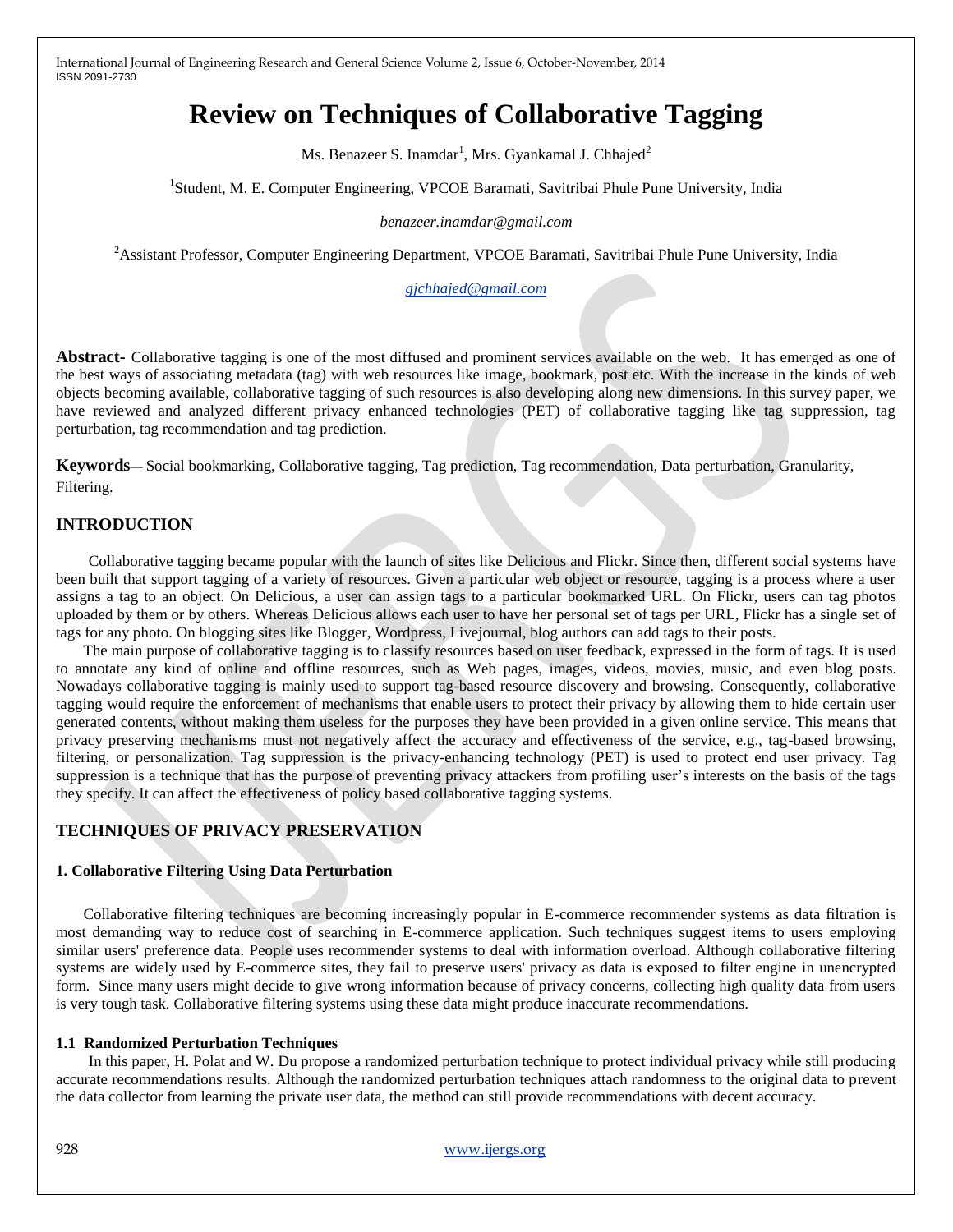These approaches basically suggest perturbing the information provided by users. In this, users add random values to their ratings and then submit these perturbed ratings to the recommender system. After receiving these ratings, the system perform an algorithm and sends the users some information that allows them to compute the prediction [1].

#### **Advantage:**

 This approach makes it possible for servers to collect private data from users for collaborative filtering purposes without compromising users' privacy requirements. This solution can achieve nearly accurate prediction compared to the prediction based on the original data.

#### **Limitations:**

 The accuracy of this scheme can be provide most accurate result if more aggregate information is disclosed along with the concealed data, especially those aggregate information whose disclosure does not compromise much of users' privacy. This kind of information includes distribution, mean, standard deviation, true data in a permuted manner, etc.

## **1.2 SVD(Singular Value Decomposition) Based Collaborative Filtering**

 In this paper, H. Polat and W. Du proposed SVD-based collaborative filtering technique to preserve privacy. The method used is a randomized perturbation-based system to protect users' privacy while still providing recommendations with decent accuracy. In this, the same perturbative technique is applied to collaborative filtering algorithms based on singular-value decomposition [2].

#### **Limitations:**

 Even though a user disguises all his/her ratings, it is evident that the items themselves may uncover sensitive information. The simple fact of showing interest in a certain item may be more revealing than the ratings assigned to that item.

#### **1.3 Random Data Perturbation Techniques**

 In this paper, H. Kargupta, S. Datta, Q. Wang, and K. Sivakumar proposed a technique which is used to preserve data privacy by adding random noise, while making sure that the distort noise still preserves the "signal" from the data so that the patterns can still be accurately estimated. Randomization-based Techniques are used to generate random matrices [3] .

The following information could lead to reveal of private information from the perturbed data.

a) Attribute Correlation: Real time data has strong correlated attributes, and this correlation can be used to filter off additive white noise.

b) Known Sample: The attacker sometimes has specific background knowledge about the data or a collection of independent samples which may overlap with the original data. This may not happen every time in collection of independent samples from background knowledge.

c) Known Inputs/Outputs: There is large probability that the attacker knows a small set of private data and their perturbed counterparts. This equivalency can help the attacker to estimate other private data.

d) Data Mining Results: The particular pattern discovered by data mining also provides a certain level of knowledge which can be used to guess the private data to a higher level of accuracy.

e) Sample Dependency: Most of the attacks assume the data as independent samples from some unknown distribution. This consideration may not hold true for all real applications.

#### **Limitations:**

 Some of the challenges that these techniques face in preserving the data privacy. It showed that under certain conditions it is relatively easy to breach the privacy protection offered by the random perturbation based techniques.

#### **1.4 Deriving Private Information from Randomized Data**

 In this paper, Z. Huang, W. Du, and B. Chen are proposed a method to correlation which affects the privacy of a data set disguised using the random perturbation scheme. There are two methods to reconstruct original data from a disguised data set. One scheme is based on PCA (Principal Component Analysis), and the other scheme is based on the Bayes estimate. Results have shown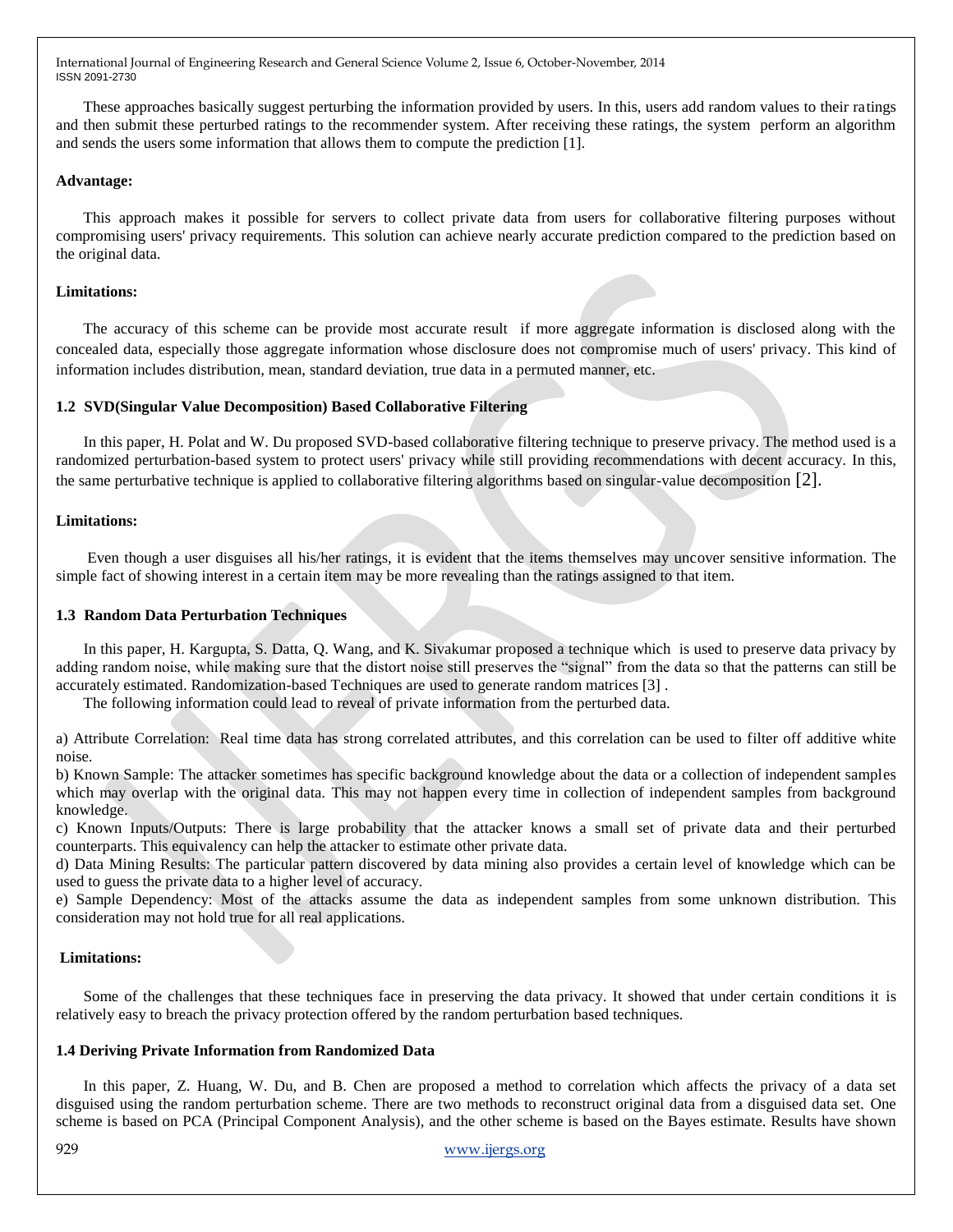that both the PCA-based schemes and the Bayes estimate (BE) based scheme can reconstruct more accurate data when the correlation of data increases [4].

 The BE based scheme is always better than the PCA-based schemes. To defeat the data reconstruction methods that exploit the data correlation, authors proposed a modified random perturbation, in which the random noises are correlated. The experiments show that the more the correlation of noises resembles that of the original data, the superior privacy preservation can be achieved.

## **2. Tag Prediction**

 Tag prediction concerns the possibility of identifying the most probable tags to be associated with a non tagged resource. Tags are predicted based on resources content and its similarity with already tagged resources.

## **2.1 Social Tag Prediction**

 In this paper, P. Heymann, D. Ramage, and H. Garcia-Molina proposed a tag prediction technique. Tag is predicted based on anchor text, page text, surrounding hosts, and other tags applied to the URL. An entropy-based metric which captures the generality of a particular tag and informs an analysis of wellness of the tag which can be predicted. Tag-based association rules can produce very high-precision predictions as well as giving deeper understanding into the relationships between tags [5].

#### **Limitations:**

 The predictability of a tag when the classifiers are given balanced training data is negatively correlated with its occurrence rate and with its entropy. More popular tags are harder to predict and higher entropy tags are harder to predict. When considering tags in their natural (skewed) distributions, data sparsity issues lead to dominate, so each tag improves classifier performance. This method perform poor in case of popular tags and distribution becomes poor with overall performance

## **2.2 Granularity of User Modeling**

 In this paper, Frias-Martinez, M. Cebria´n, and A. Jaimes proposed a tag prediction technique based on granularity. One of the characteristics of tag prediction mechanisms is that, all user models are constructed with the same granularity. In order to increase tag prediction accuracy, the granularity of each user model has to be adapted to the level of usage of each particular user. In this, canonical, stereotypical and individual are the three granularity levels which are used to improve accuracy. Prediction accuracy improves if the level of granularity matches the level of participation of the user in the community [6].

#### **Limitations:**

 This approach doesn't investigate the following two areas: (1) how to identify the scope of information used in the construction of the models (i.e., size and shape of clusters in the stereotypical case), and (2) how and when user models evolve from one granularity to the next.

## **3. Recommendation Approach**

 In this paper, G. Adomavicius and A. Tuzhilin proposed a tag recommendation approach. It suggests to users the tags to be used to describe resources they are bookmarking. It is enforced by computing tag based user profiles and by suggesting tags specified on a given resource by users having similar characteristics/interest [7].

## **3.1 Content-based Recommendation Approach**

 Content-based recommendation systems try to recommend items similar to those a given user has preferred in the past. The basic process performed by a content-based recommender consists in matching up the attributes of a user profile in which preferences and interests are stored, with the attributes of a content object (item), in order to recommend to the user new interesting items.

#### **a)Heuristic-based**

 In this item profile (keyword format) is searched by using TF-IDF. User profile (weights of keywords for each user) and cosine similarity are calculated.

930 www.ijergs.org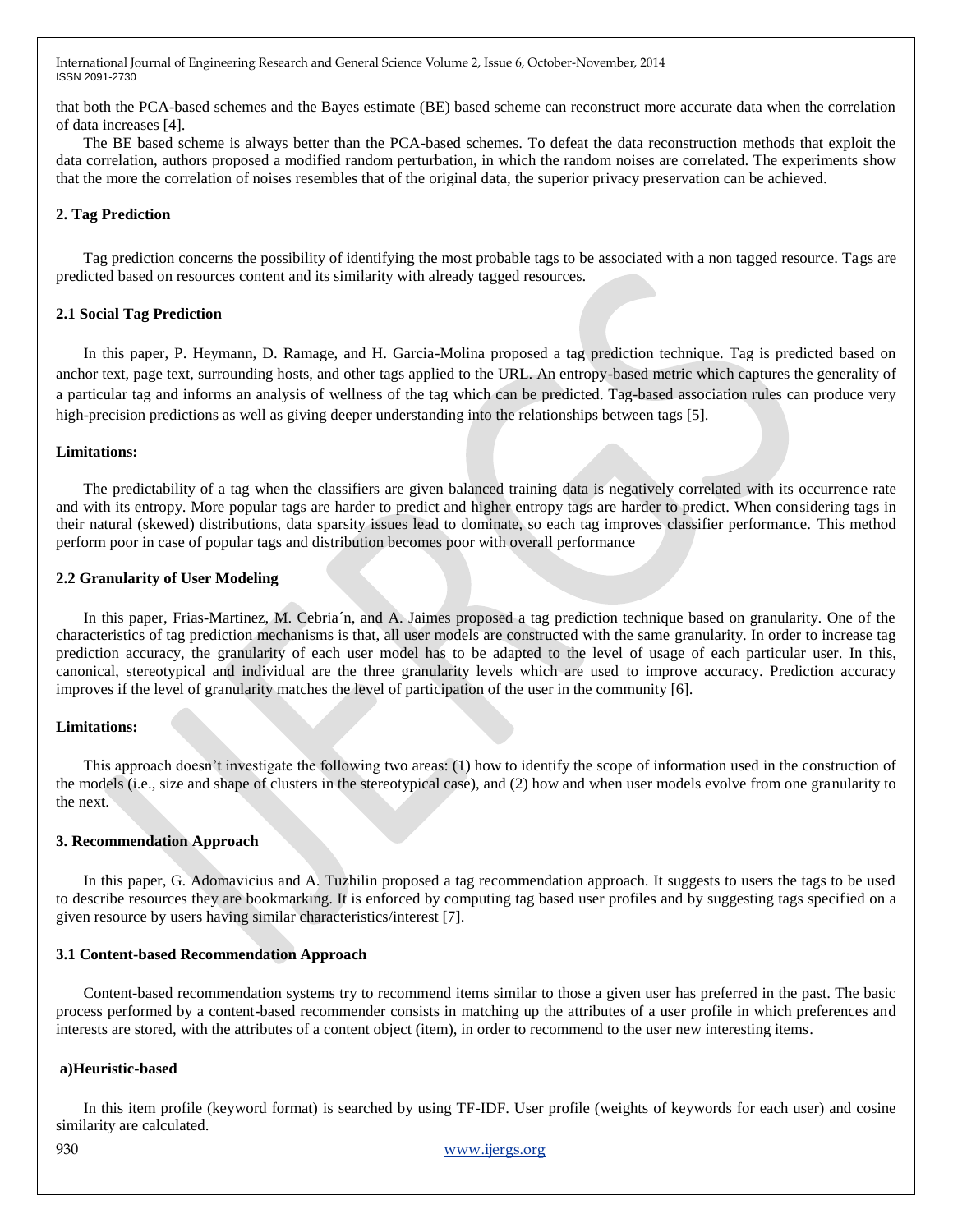## **b) Model-based**

 In this Bayesian classifiers and Probability measures are used in content-based approach. Some of the model-based approaches provide rigorous rating estimation methods utilizing various statistical and machine learning techniques.

#### **Limitations:**

- 1. Limited Content Analysis (insufficient set of features).
- 2. Overspecialization (recommend too similar items).
- 3. New User Problem (not enough information to build user profile).

#### **3.2 Collaborative based**

 In this, the user is recommended items that people with similar tastes and preferences liked in the past. Collaborative recommender systems (or collaborative filtering systems) try to predict the utility of items for a particular user based on the items previously rated by other users. The utility  $u(c, s)$  of item *s* for user *c* is calculated based on the utilities u (ci, s) assigned to item *s* by those users *cj*∈*C* who are "similar" to user *c*.

#### **a) Heuristic-based**

 In this, correlation coefficient and cosine-based Similarity measurements are used. Heuristic based methods are also known as memory based methods. Memory-based algorithms essentially are heuristics that make rating predictions based on the entire collection of previously rated items by the users.

#### **b) Model-based**

 In this, Cluster models and Bayesian networks are used. Some of the model-based approaches provide various rating estimation methods utilizing various statistical and machine learning techniques.

#### **Limitations:**

- 1. New User Problem (not enough information to build user profile).
- 2. New Item Problem (too few have rated on new items).
- 3. Sparsity (too few pairs of users have sufficient both-rated items to form a similar group among them).

#### **3.3 Hybrid based**

 Hybrid based methods combine collaborative and content-based methods. It predicts the absolute values of ratings that individual users would give to the yet unseen items.

#### **a) Heuristic-based**

i) Adding Content-based Characteristics to Collaborative Models. In this, content-based profile is used to calculate similarity between users and a user can be recommended an item not only when this item is rated highly by users with similar profiles. ii) Adding Collaborative Characteristics to Content-based Models and developing a Single Unifying Recommendation Model.

#### **b) Model-based**

In this, combine content-based and collaborative components by: i) Incorporating one component as a part of the model for the other.

ii) Building one unifying model.

## **CONCLUSION**

931 www.ijergs.org